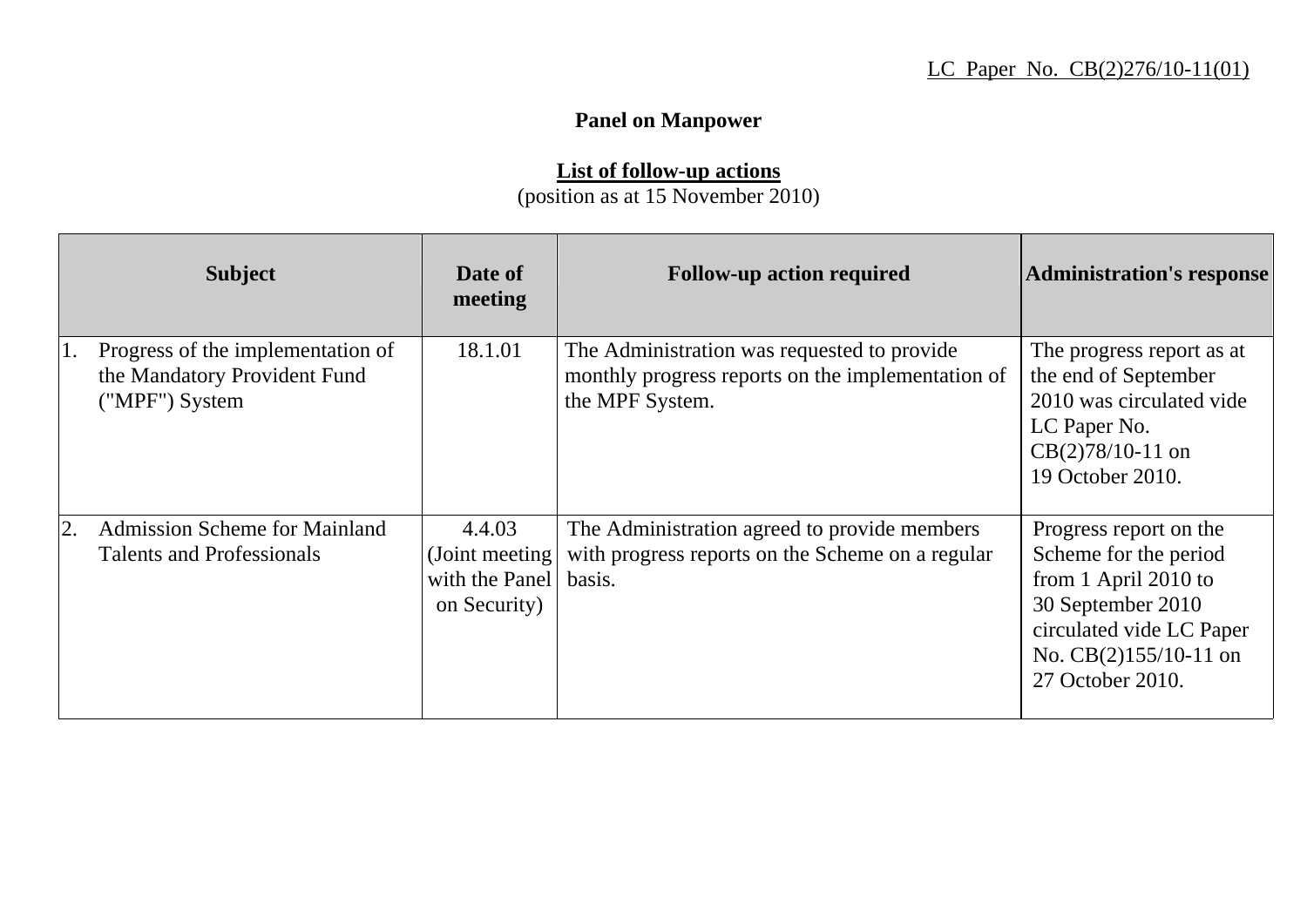| <b>Subject</b>                                                    | Date of<br>meeting                                                                                                                         | <b>Follow-up action required</b>                                                                                                                                                                                                                                                                                                                                                                                                                                                                                                                              | <b>Administration's response</b>                                                                                                                                          |
|-------------------------------------------------------------------|--------------------------------------------------------------------------------------------------------------------------------------------|---------------------------------------------------------------------------------------------------------------------------------------------------------------------------------------------------------------------------------------------------------------------------------------------------------------------------------------------------------------------------------------------------------------------------------------------------------------------------------------------------------------------------------------------------------------|---------------------------------------------------------------------------------------------------------------------------------------------------------------------------|
| 3.<br><b>Implementation of Qualifications</b><br>Framework ("QF") | Meeting of the $(a)$<br><b>Bills</b><br>Committee on<br>Accreditation<br>of Academic<br>and<br>Vocational<br>Qualifications<br><b>Bill</b> | The Administration undertook to report to the<br>Panel -<br>the progress of implementation of QF in<br>(i)<br>individual industries on a half-yearly<br>basis;<br>the results of the review of the pilot<br>(ii)<br>scheme on Recognition of Prior Learning<br>("RPL") for the Printing and Publishing,<br>Watch and Clock, and Hairdressing<br>industries; and                                                                                                                                                                                               | Progress report on the<br>implementation of QF and<br>interim review on the RPL<br>mechanism circulated<br>vide LC Paper No.<br>$CB(2)2176/08-09(03)$ on<br>10 July 2009. |
|                                                                   | 21.10.10                                                                                                                                   | (b) When the Administration briefed members on<br>the latest progress of the development and<br>implementation of QF at the meeting on 21<br>October 2010 under the item " Briefing by the<br>Secretary for Education on relevant policy<br>initiatives in the Chief Executive's 2010-2011<br>Policy Address", the Administration was<br>requested to provide detailed information on<br>the existing 15 Industry Training Advisory<br>Committees ("ITACs") set up for different<br>industries, including a full list of these ITACs<br>and their membership. | Response awaited.                                                                                                                                                         |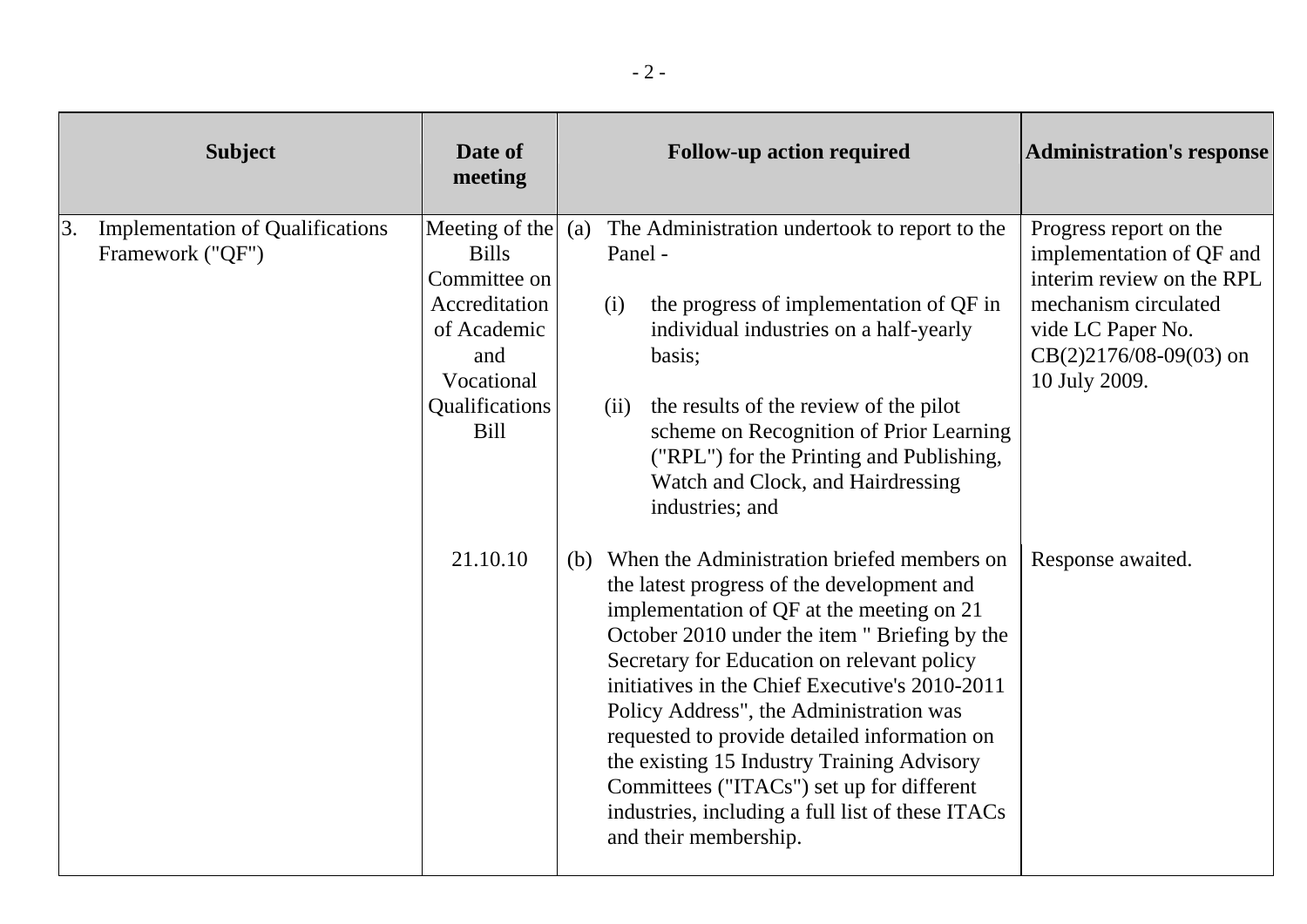| <b>Subject</b>                                                                     | Date of<br>meeting | <b>Follow-up action required</b>                                                                                                                                                                                                                                                                                                                                                                                                                                                                                                                                                                                                                                                                                            | <b>Administration's response</b> |
|------------------------------------------------------------------------------------|--------------------|-----------------------------------------------------------------------------------------------------------------------------------------------------------------------------------------------------------------------------------------------------------------------------------------------------------------------------------------------------------------------------------------------------------------------------------------------------------------------------------------------------------------------------------------------------------------------------------------------------------------------------------------------------------------------------------------------------------------------------|----------------------------------|
| Arrears of wages in the<br>4.<br>construction industry                             | 5.7.07             | The Administration was requested to map out a<br>policy to require principal contractors to make<br>wage payments direct to their subcontractors'<br>workers, and revert to the Panel in the new<br>legislative session.                                                                                                                                                                                                                                                                                                                                                                                                                                                                                                    | Response awaited.                |
| Policy and arrangements relating to<br>5.<br>admission of trainees to Hong<br>Kong | 23.3.10            | The Administration was requested to -<br>provide a breakdown of the number of<br>(a)<br>trainees admitted to Hong Kong by sector,<br>position and training duration;<br>consider the need to establish a formal vetting<br>(b)<br>mechanism under which relevant departments<br>such as the Labour Department, Immigration<br>Department and Civil Aviation Department<br>would be involved in processing the<br>applications for visa/entry permit of persons<br>to attend training in their sponsoring<br>companies; and<br>report on the outcome of the investigation<br>(c)<br>conducted on Cathay Pacific which had<br>sponsored trainees who were allegedly<br>working in Hong Kong to fill local staff<br>positions. | Response awaited.                |